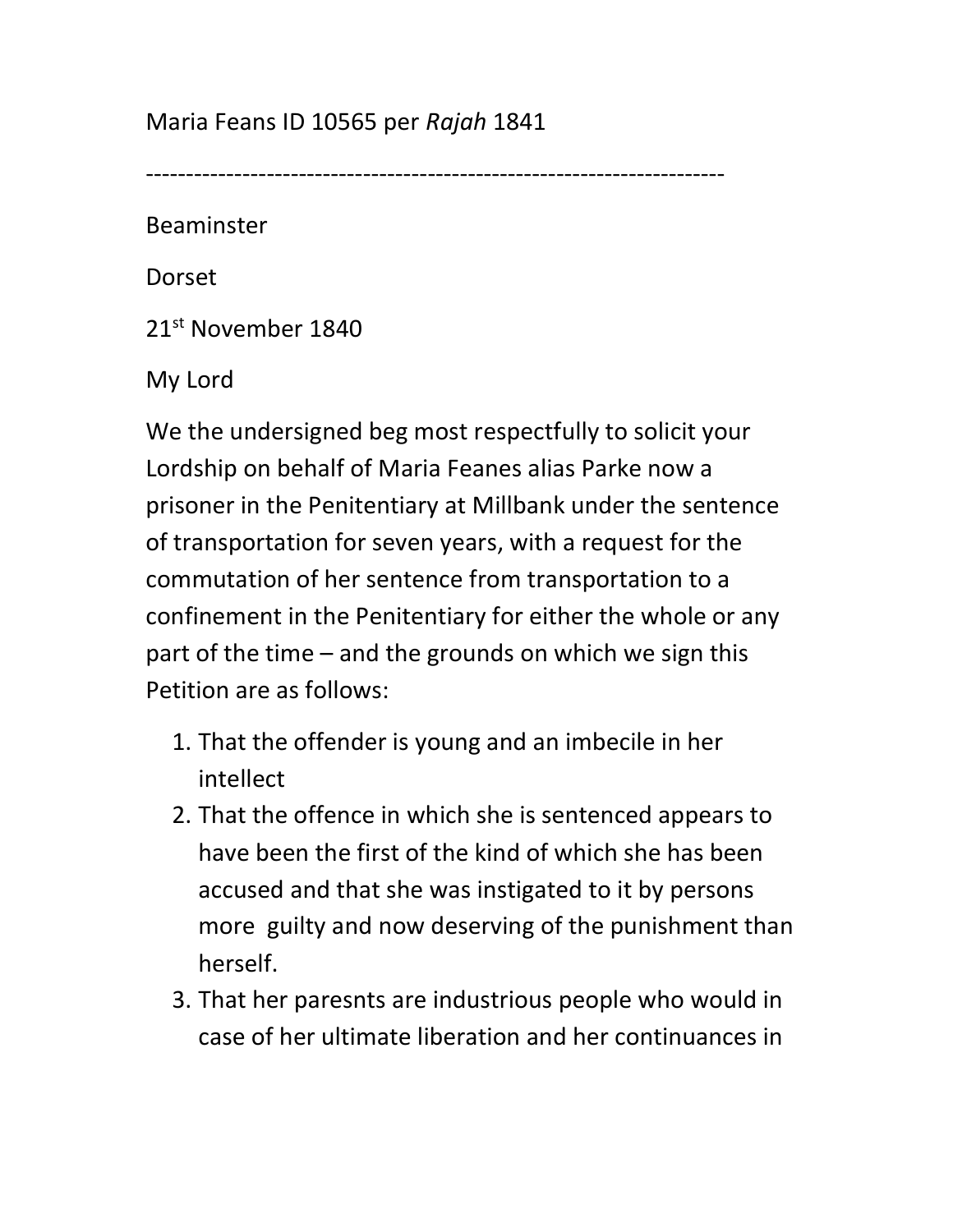this country do their best to restore her to the paths of honesty and virtue

And you petitioners will ever pray

To the Right Honourable The Marquis of Normanby The Secretary of State for the Home Department.

--------------------------------------------

Alfred Bishop – Minister

Thomas Russell – Churchwarden

Benjamin Pine – Overseer

George Cox – Clerk to the Beaminster Union

Jonathan Dodswell – Churchwarden

Maria Feanes aged 18 also Beaux also Parke

Southampton Sessions October 1840

Larceny

7 years transportation

Gaol Report – Not known

Series – HO18

Piece Number – 38

----------------------------